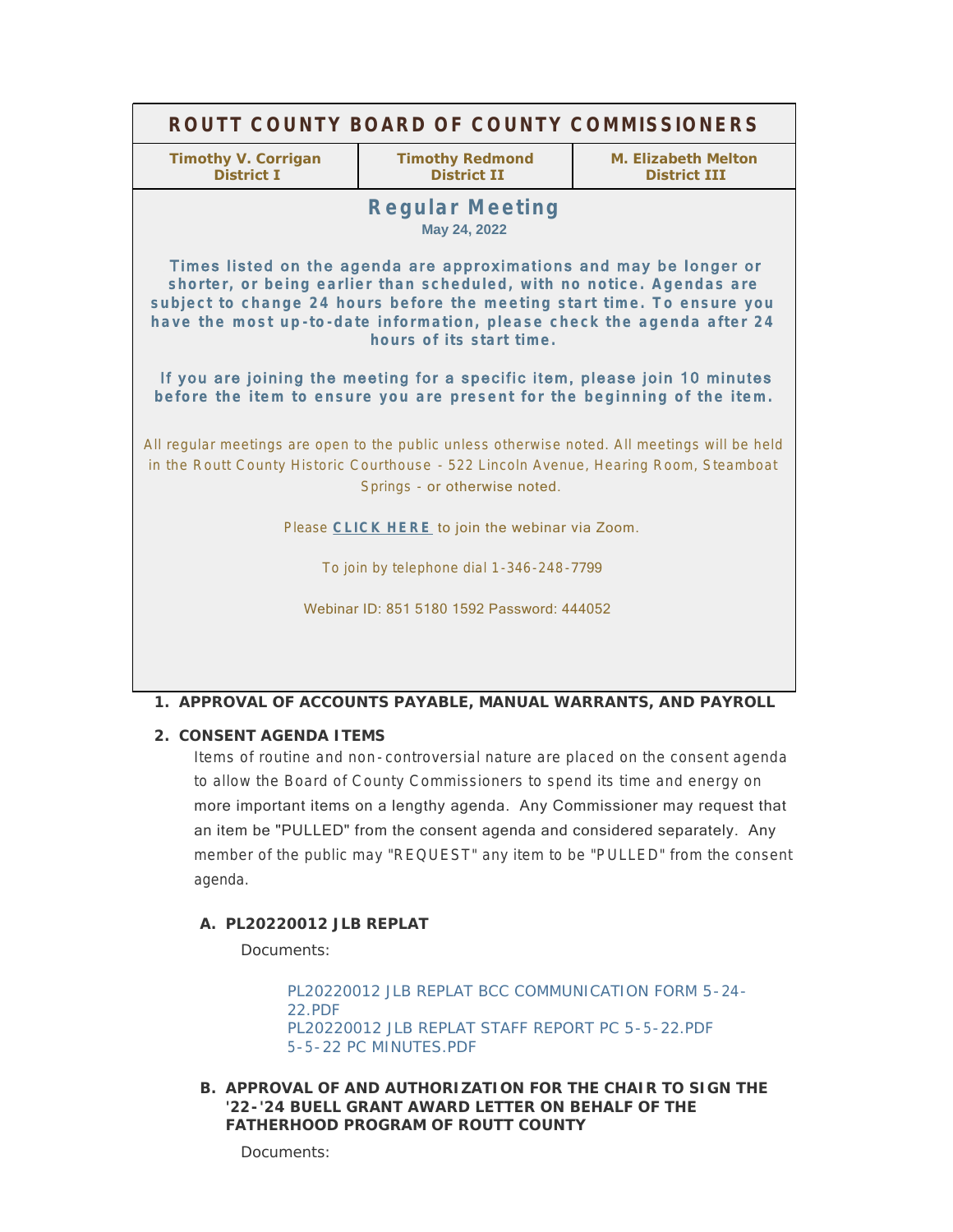## **APPROVAL AND AUTHORIZATION FOR THE CHAIR TO SIGN THE DHS C. COLORADO WORKS POLICIES**

Documents:

[BCC AGENDA COMMUNICATION FORM CW POLICIES.PDF](http://www.co.routt.co.us/AgendaCenter/ViewFile/Item/18580?fileID=16594) [INFORMATION MEMO\\_ CW POLICIES \(1\) \(002\).PDF](http://www.co.routt.co.us/AgendaCenter/ViewFile/Item/18580?fileID=16595) [POLICY- CW COUNTY APPROVED SETTINGS.PDF](http://www.co.routt.co.us/AgendaCenter/ViewFile/Item/18580?fileID=16586) [POLICY- CW DISASTER ASSISTANCE.PDF](http://www.co.routt.co.us/AgendaCenter/ViewFile/Item/18580?fileID=16587) [POLICY- CW DIVERSION.PDF](http://www.co.routt.co.us/AgendaCenter/ViewFile/Item/18580?fileID=16588) [POLICY- CW DOMESTIC VIOLENCE.PDF](http://www.co.routt.co.us/AgendaCenter/ViewFile/Item/18580?fileID=16589) [POLICY- CW HARDSHIP EXTENSION.PDF](http://www.co.routt.co.us/AgendaCenter/ViewFile/Item/18580?fileID=16590) [POLICY- CW OTHER ASSISTANCE AND SUPPORTIVE](http://www.co.routt.co.us/AgendaCenter/ViewFile/Item/18580?fileID=16591)  PAYMENTS.PDF [POLICY- CW SUBSTANCE ABUSE.PDF](http://www.co.routt.co.us/AgendaCenter/ViewFile/Item/18580?fileID=16592) [POLICY- CW WORKFORCE REQUIREMENTS AND EMPLOYMENT](http://www.co.routt.co.us/AgendaCenter/ViewFile/Item/18580?fileID=16593)  OUTCOMES.PDF

## **APPROVAL OF RATIFICATION OF SIGNATURE OF THE CHAIR ON D. LETTERS OF SUPPORT**

Documents:

[LETTER OF SUPPORT SHELTON.PDF](http://www.co.routt.co.us/AgendaCenter/ViewFile/Item/18590?fileID=16603) [LETTER OF SUPPORT.PDF](http://www.co.routt.co.us/AgendaCenter/ViewFile/Item/18590?fileID=16604)

**APPROVAL AND AUTHORIZATION FOR THE CHAIR TO SIGN A E. RESOLUTION APPOINTING A NEW BOARD MEMBER TO THE SOUTH ROUTT LIBRARY DISTRICT FOR A 5-YEAR TERM**

Documents:

### [810311.PDF](http://www.co.routt.co.us/AgendaCenter/ViewFile/Item/18615?fileID=16629)

### **CONSIDERATION OF ITEMS PULLED FROM THE CONSENT AGENDA 3.**

#### **PUBLIC COMMENT 4.**

Public Comment will be heard on any item except quasi-judicial land use items. County Commissioners will take public comment under consideration but will not make any decision or take action at this time.

IF YOU ARE ATTENDING THE MEETING REMOTELY, To make a public comment raise your hand on the Zoom platform if online; if calling in press \*9. Another option is to download the Zoom app that allows you to raise your hand as well. The moderator will then select you when it is your turn. Written public comment can also be submitted to bcc@co.routt.co.us. Please make sure to indicate in the subject line of your email that it is public comment and reference the agenda item to which it relates. Public comments will be entered into the record.

# **ACCOUNTING 5. 9:35 A.M.**

Dan Strnad, Accounting Director

### **2021 SUPPLEMENTAL BUDGETS A.**

Consideration to Approve and Sign the 2021 Supplemental Budget Resolutions.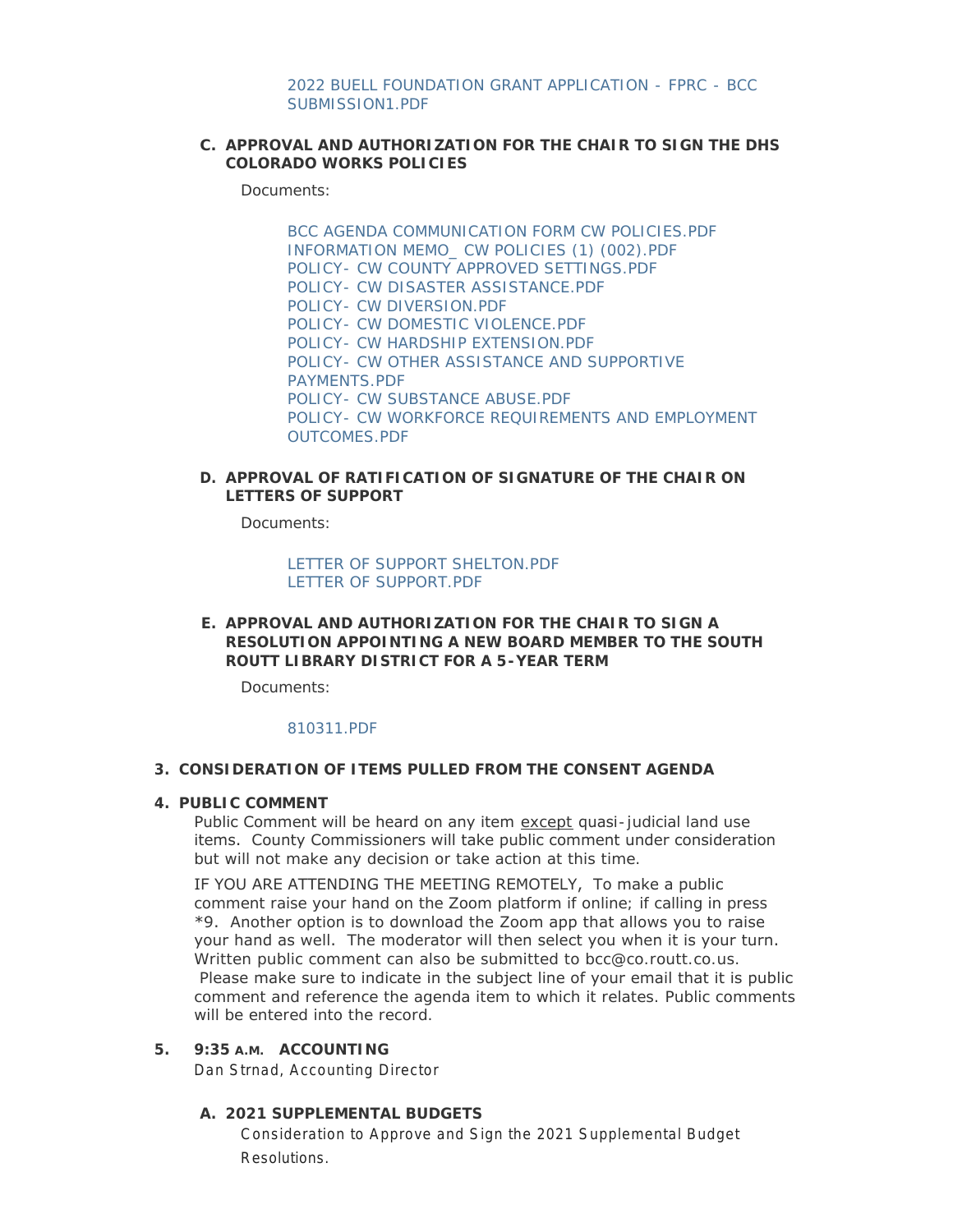Documents:

### [5.24.22 2021 COMMUNICATION FORM FINAL.PDF](http://www.co.routt.co.us/AgendaCenter/ViewFile/Item/18614?fileID=16643)

**PLANNING 6. 10:00 A.M.**

Kristy Winser, Director

## **RELEASE OF BUNN DEVELOPMENT AGREEMENT A.**

Consideration for approval and authorization for the Chair to sign a release of a Development Agreement.

Documents:

[RELEASE OF BUNN DEVELOPMENT AGREEMENT 1.PDF](http://www.co.routt.co.us/AgendaCenter/ViewFile/Item/18565?fileID=16571) [RELEASE OF BUNN DEVELOPMENT AGREEMENT 2.PDF](http://www.co.routt.co.us/AgendaCenter/ViewFile/Item/18565?fileID=16572) [RELEASE OF BUNN DEVELOPMENT AGREEMENT 3.PDF](http://www.co.routt.co.us/AgendaCenter/ViewFile/Item/18565?fileID=16573)

**LEGAL 7. 10:10 A.M.** Erick Knaus, County Attorney

# A. APPROVAL OF HIPAA SECURITY POLICY

Consideration to approve and authorize the Chair to sign a Resolution readopting the HIPAA Security Policy.

Documents:

[DRAFT COMMUNICATION FORM HIPAA POLICY 5.11.22 SP.EK.PDF](http://www.co.routt.co.us/AgendaCenter/ViewFile/Item/18623?fileID=16636) [DRAFT RESOLUTION AND POLICY.PDF](http://www.co.routt.co.us/AgendaCenter/ViewFile/Item/18623?fileID=16637)

**CIVIL REVIEW PANEL 8. 10:35 A.M.** Interview candidates for the Civil Review Panel.

Documents:

[COMMUNICATION FORM.PDF](http://www.co.routt.co.us/AgendaCenter/ViewFile/Item/18581?fileID=16650) [CRP RESOLUTION.PDF](http://www.co.routt.co.us/AgendaCenter/ViewFile/Item/18581?fileID=16649)

**MICHAEL SIDINGER A. 10:35 A.M.**

Documents:

### [MICHAEL SIDINGER.PDF](http://www.co.routt.co.us/AgendaCenter/ViewFile/Item/18582?fileID=16596)

**LINA GRANT B. 10:45 A.M.** Documents:

### [LINA GRANT.PDF](http://www.co.routt.co.us/AgendaCenter/ViewFile/Item/18583?fileID=16633)

**GARLON RIEGLER C. 10:55 A.M.** Documents: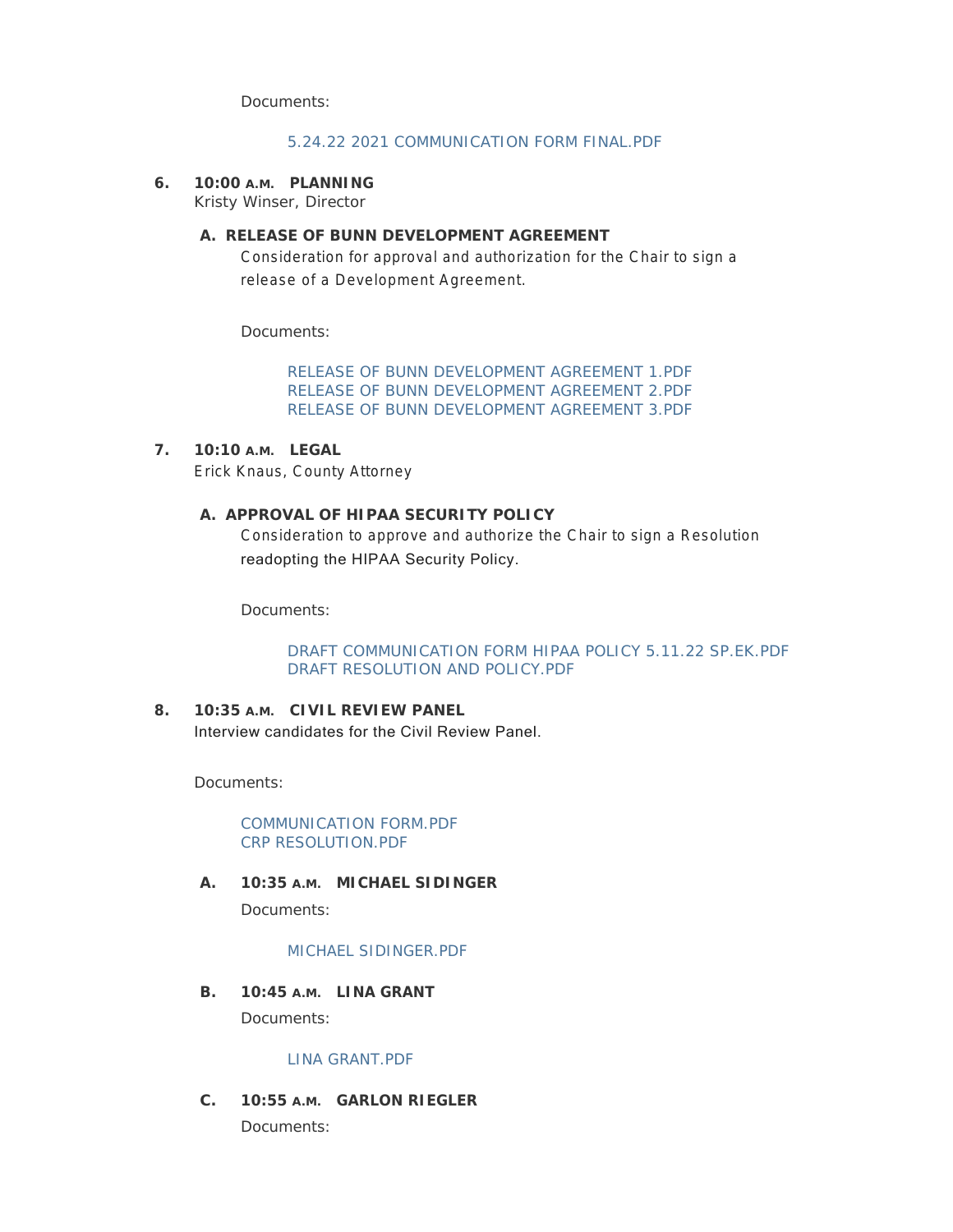## **PURCHASING 9. 11:15 A.M.**

Julie Kennedy, Purchasing Agent

# **PSA APPROVAL FOR DREXEL BARRELL TROUT CREEK BRIDGE A. REDESIGN**

Request the Board of County Commissioners approve the Professional Services Agreement to the Drexel Barrell & Co., the Chair sign the PSA and authorize the County Manager to electronically sign the Change Order for additional design services in the amount not to exceed \$26,327.25.

Documents:

[PSA CONTRACT- DREXEL BARRELL TROUT CREEK REDESIGN BCC](http://www.co.routt.co.us/AgendaCenter/ViewFile/Item/18595?fileID=16610)  AGENDA FORM.PDF [PSA CONTRACT- DREXEL BARRELL TROUT CREEK REDESIGN](http://www.co.routt.co.us/AgendaCenter/ViewFile/Item/18595?fileID=16611)  2022.PDF [RCR179 CDOT APPROVALSPROPOSAL2020-02-28SIGNED \(1\).PDF](http://www.co.routt.co.us/AgendaCenter/ViewFile/Item/18595?fileID=16612) [CR179 TROUT CREEK BRIDGE - CDOT APPROVALS - AMENDMENT](http://www.co.routt.co.us/AgendaCenter/ViewFile/Item/18595?fileID=16613)  1 REQUEST (002).PDF

## **HHS BUILDING CALCON CHANGE ORDER 002 APPROVAL B.**

Request the Board of County Commissioners approve Change Order 002, the Chair sign the Change Order, and authorize the County Manager to electronically approve the Change Order to Calcon Constructors, Inc. in the amount not to exceed \$133,068.

Documents:

[CALCON CHANGE ORDER 002 APPROVAL BCC AGENDA](http://www.co.routt.co.us/AgendaCenter/ViewFile/Item/18589?fileID=16647)  COMMUNICATION.PDF [CALCON CO 2 - 5.9.2022 \(002\).PDF](http://www.co.routt.co.us/AgendaCenter/ViewFile/Item/18589?fileID=16602)

## **JUSTICE CENTER X-RAY SCANNER CO-OP PURCHASE APPROVAL C. REQUEST**

Request the Board of County Commissioners approve the award and authorize the County Manager to electronically sign the Purchase Order to Autoclear, LLC for an amount not to exceed \$27,600 for one (2) new model 6040DVS X-ray Scanner for the Routt County Justice Center under CO-OP GSA Contract #GS07F184GA.

Documents:

[JUSTICE CENTER X-RAY SCANNER CO-OP PURCHASE APPROVAL](http://www.co.routt.co.us/AgendaCenter/ViewFile/Item/18598?fileID=16624)  BCC AGENDA COMMUNICATION FORM.PDF [AUTOCLEAR X-RAY SCANNER QUOTE.PDF](http://www.co.routt.co.us/AgendaCenter/ViewFile/Item/18598?fileID=16622) [GSA BEST FULL COVER PRICE LIST.PDF](http://www.co.routt.co.us/AgendaCenter/ViewFile/Item/18598?fileID=16623)

### **RFQ PATCH 2022 APPROVAL D.**

Request the Board of County Commissioners approve the purchase and authorize the County Manager to electronically sign the Purchase Order